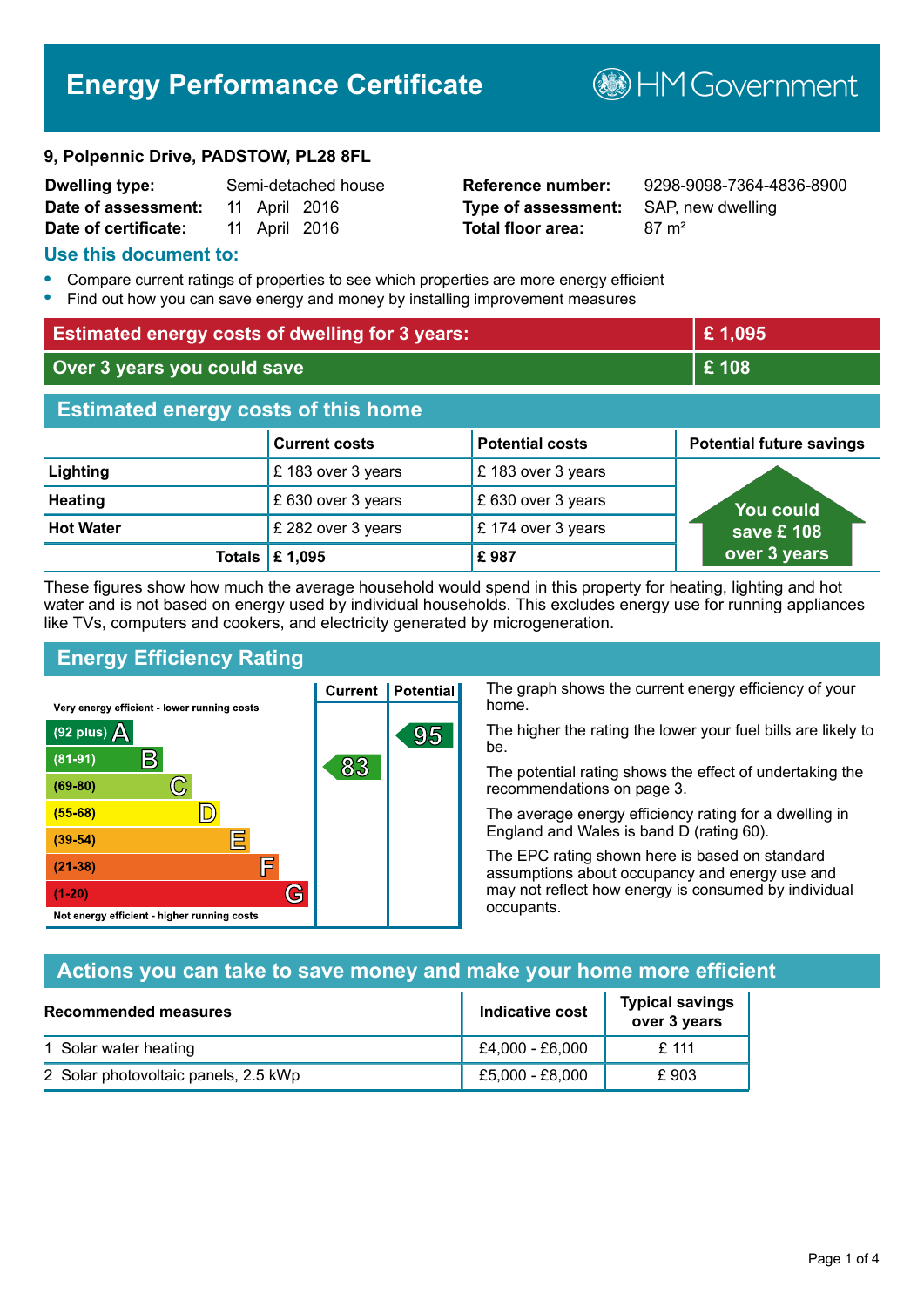#### 9, Polpennic Drive, PADSTOW, PL28 8FL 11 April 2016 RRN: 9298-9098-7364-4836-8900

**Energy Performance Certificate**

### **Summary of this home's energy performance related features**

| <b>Element</b>        | <b>Description</b>                                                | <b>Energy Efficiency</b> |
|-----------------------|-------------------------------------------------------------------|--------------------------|
| Walls                 | Average thermal transmittance 0.24 W/m <sup>2</sup> K             | *****                    |
| Roof                  | Average thermal transmittance 0.11 W/m <sup>2</sup> K             | *****                    |
| Floor                 | Average thermal transmittance 0.15 W/m <sup>2</sup> K             | *****                    |
| Windows               | High performance glazing                                          | *****                    |
| Main heating          | Boiler and radiators, mains gas                                   | ★★★★☆                    |
| Main heating controls | Time and temperature zone control                                 | *****                    |
| Secondary heating     | None                                                              |                          |
| Hot water             | From main system                                                  | ★★★★☆                    |
| Lighting              | Low energy lighting in all fixed outlets                          | *****                    |
| Air tightness         | Air permeability 1.8 m <sup>3</sup> /h.m <sup>2</sup> (as tested) | *****                    |

Thermal transmittance is a measure of the rate of heat loss through a building element; the lower the value the better the energy performance.

Air permeability is a measure of the air tightness of a building; the lower the value the better the air tightness.

Current primary energy use per square metre of floor area: 81 kWh/m² per year

### **Low and zero carbon energy sources**

Low and zero carbon energy sources are sources of energy that release either very little or no carbon dioxide into the atmosphere when they are used. Installing these sources may help reduce energy bills as well as cutting carbon. There are none provided for this home.

## **Your home's heat demand**

This table shows the energy used for space and water heating by an average household in this property.

#### **Heat demand**

| Space heating (kWh per year) | 2.154 |
|------------------------------|-------|
| Water heating (kWh per year) | 1.921 |

If you built your own home and, as part of its construction, you installed a renewable heating system, you could receive Renewable Heat Incentive (RHI) payments. The estimated energy required for space and water heating will form the basis of the payments. For more information, search for the domestic RHI on the www.gov.uk website.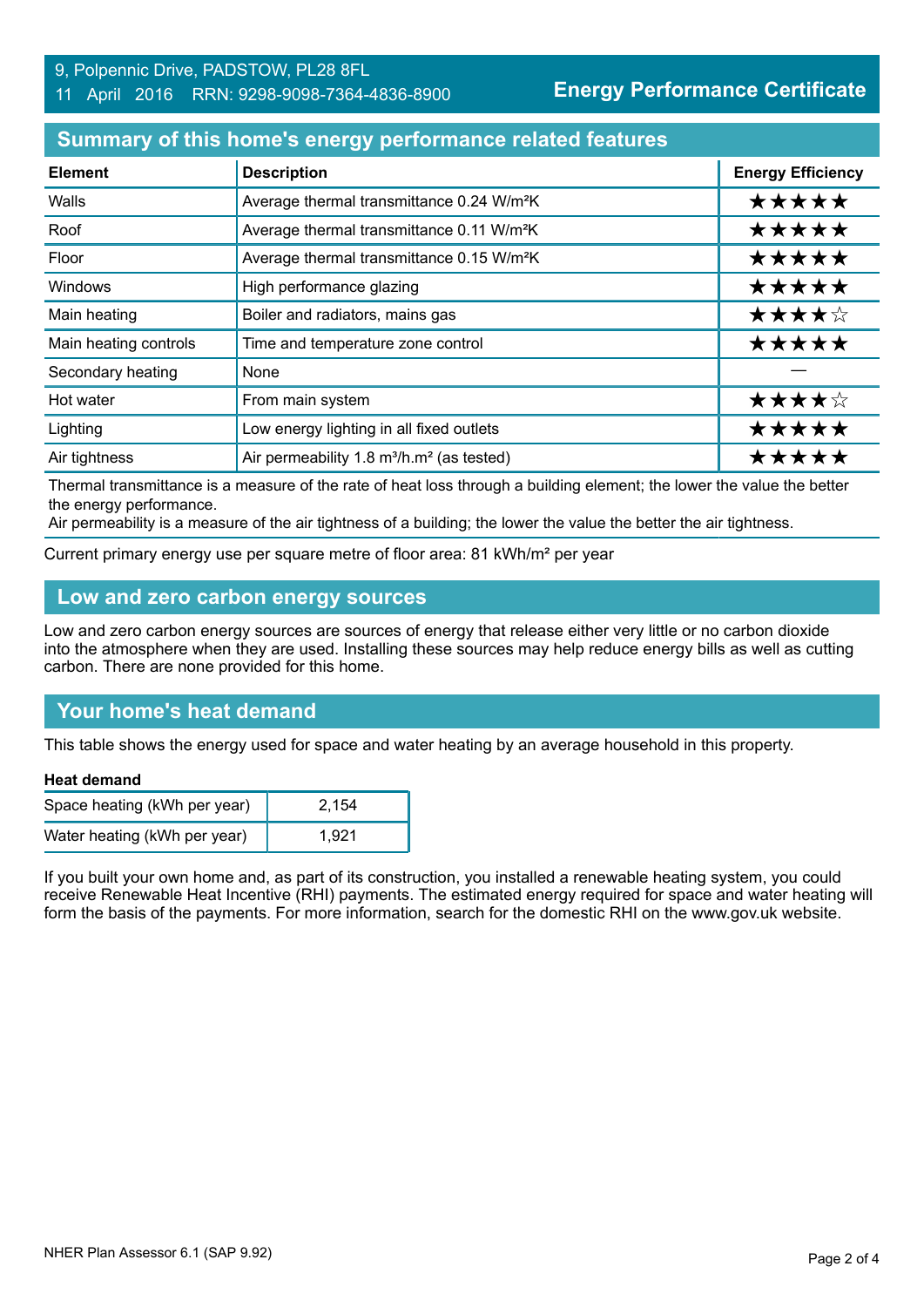#### 9, Polpennic Drive, PADSTOW, PL28 8FL 11 April 2016 RRN: 9298-9098-7364-4836-8900

#### **Recommendations**

The measures below will improve the energy performance of your dwelling. The performance ratings after improvements listed below are cumulative; that is, they assume the improvements have been installed in the order that they appear in the table. Further information about the recommended measures and other simple actions you could take today to save money is available at www.gov.uk/energy-grants-calculator. Before installing measures, you should make sure you have secured the appropriate permissions, where necessary. Such permissions might include permission from your landlord (if you are a tenant) or approval under Building Regulations for certain types of work.

| <b>Recommended measures</b>        | <b>Indicative cost</b> | <b>Typical savings</b><br>per year | <b>Rating after</b><br>improvement |
|------------------------------------|------------------------|------------------------------------|------------------------------------|
| Solar water heating                | £4,000 - £6,000        | £ 37                               | <b>B84</b>                         |
| Solar photovoltaic panels, 2.5 kWp | £5,000 - £8,000        | £ 301                              | A95                                |